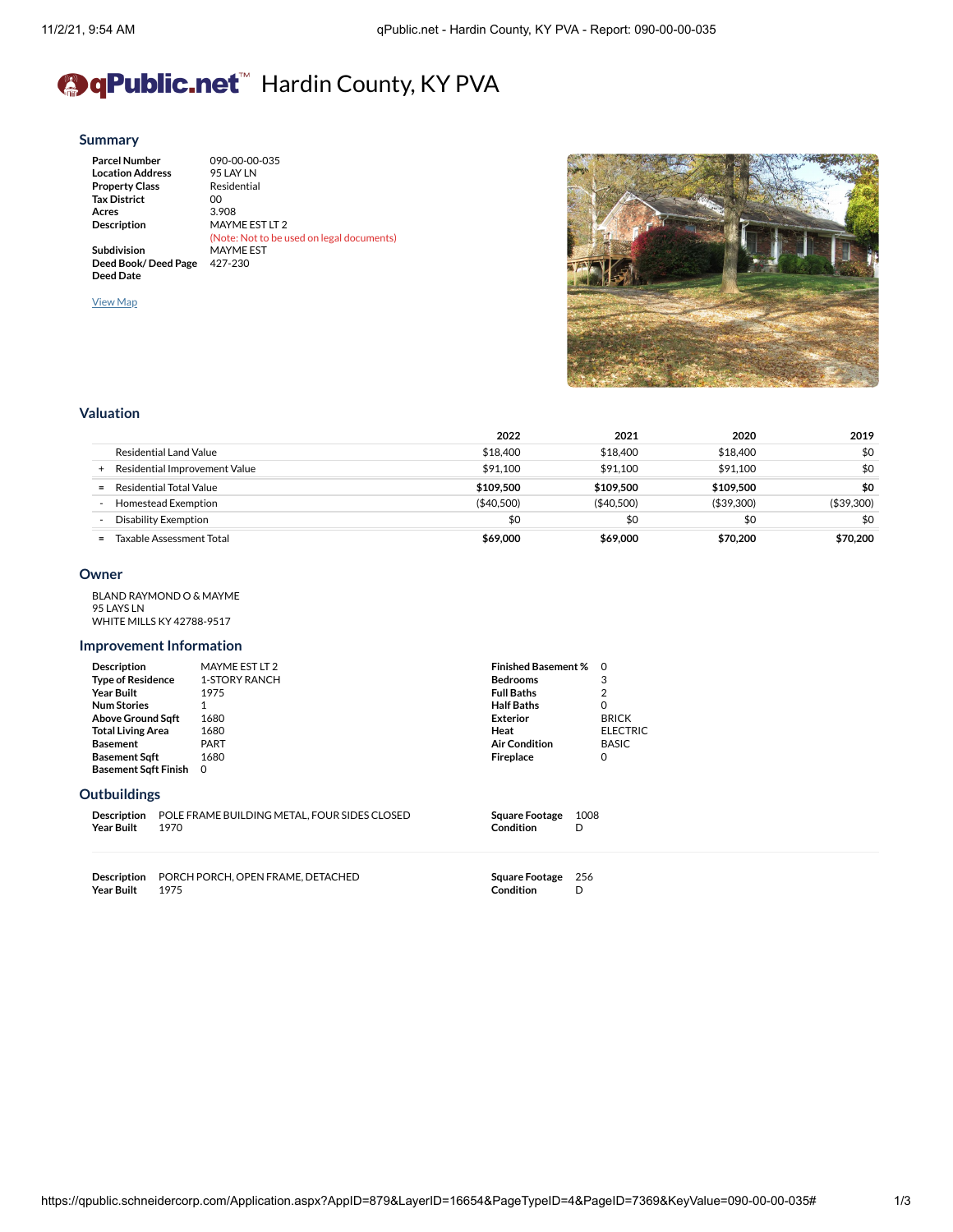# **[Recent](https://qpublic.schneidercorp.com/Application.aspx?AppID=879&LayerID=16654&PageTypeID=4&PageID=7369&Q=1966325444&KeyValue=090-00-00-035) Sales In Area**

# **Sale date range:**

| From:      |  |  |  |
|------------|--|--|--|
| 11/02/2018 |  |  |  |
| To:        |  |  |  |
| 11/02/2021 |  |  |  |
|            |  |  |  |



# **[Photos](https://qpublic.schneidercorp.com/Application.aspx?AppID=879&LayerID=16654&PageTypeID=4&PageID=7369&Q=1966325444&KeyValue=090-00-00-035)**







**[Sketches](https://qpublic.schneidercorp.com/Application.aspx?AppID=879&LayerID=16654&PageTypeID=4&PageID=7369&Q=589369725&KeyValue=090-00-00-035)**